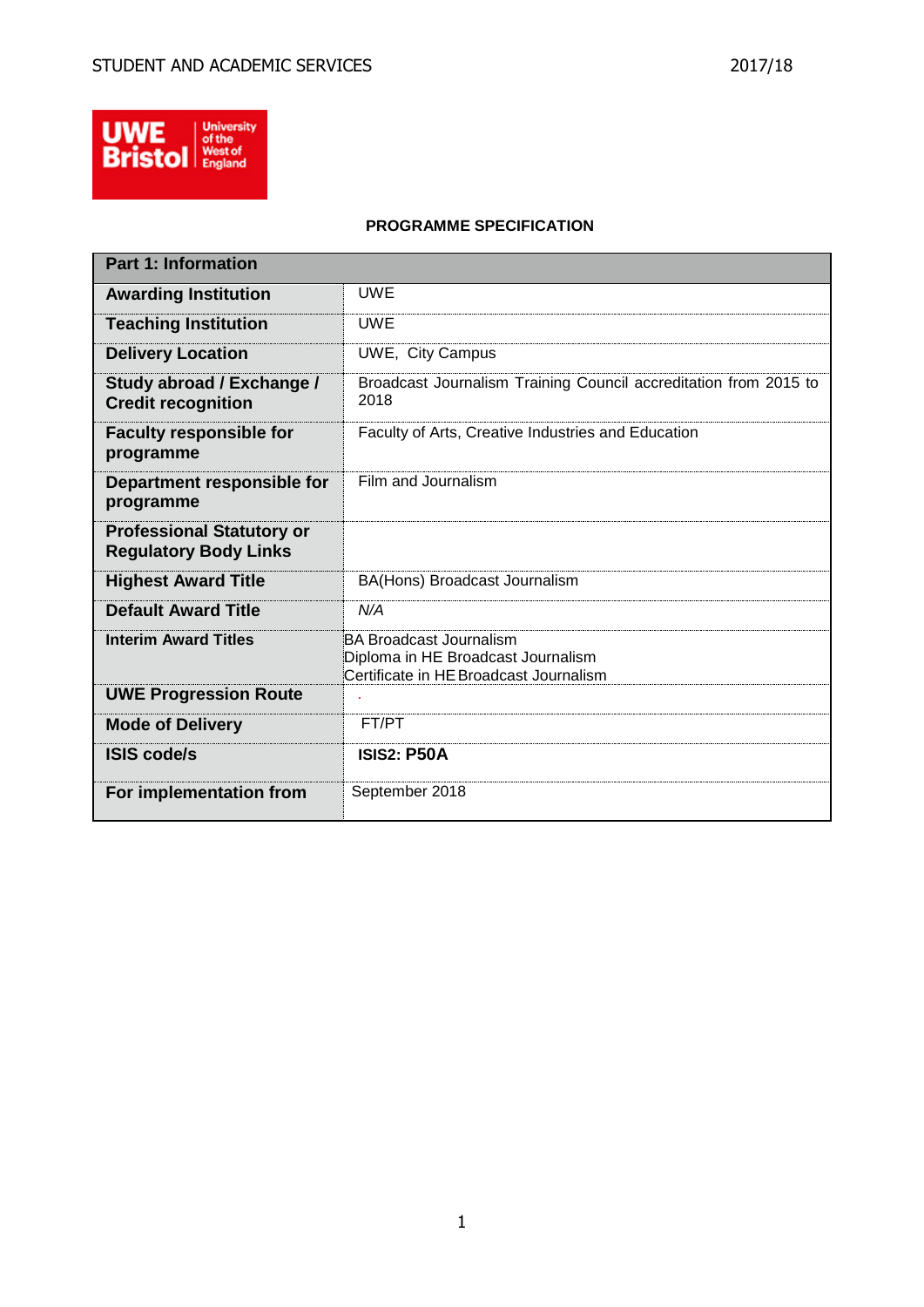## **Part 2: Educational Aims of the Programme**

## Overall Aim

The overall aim is to enable students to develop skills, knowledge and understanding in journalism across all media platforms, alongside an understanding of the local and global political, economic and media contexts in which journalists work. Its utility to students will stem from a fully immersed engagement with up to date production technologies combined with writing and production skills ensuring graduates of this programme are employable across a range of communication industries in the public and private sector.

The award complies fully with guidelines issued by the Broadcast Journalism Training Council, and the modules and award structure reflect the commitment to achieving professional standards as detailed by the industry, alongside academic and theoretical perspectives designed to produce reflective practitioners.

## **Programme requirements for the purposes of the Higher Education Achievement Record (HEAR)**

Students on the programme develop industry-standard news production skills across a variety of platforms using the latest equipment. The develop skills in the sourcing, interrogation, editing and dissemination of material in print and on radio, TV and online. They are also challenged to achieve academic skills in the critical analysis of texts and research methodologies. They gain an understanding of different ideas about the role of journalism in society, its history and potential future pathways. The modules ensure a breadth of knowledge to support students in their future career aspirations.

## **Regulations**

Approved to [University Regulations and Procedures](http://www1.uwe.ac.uk/students/academicadvice/assessments/regulationsandprocedures.aspx)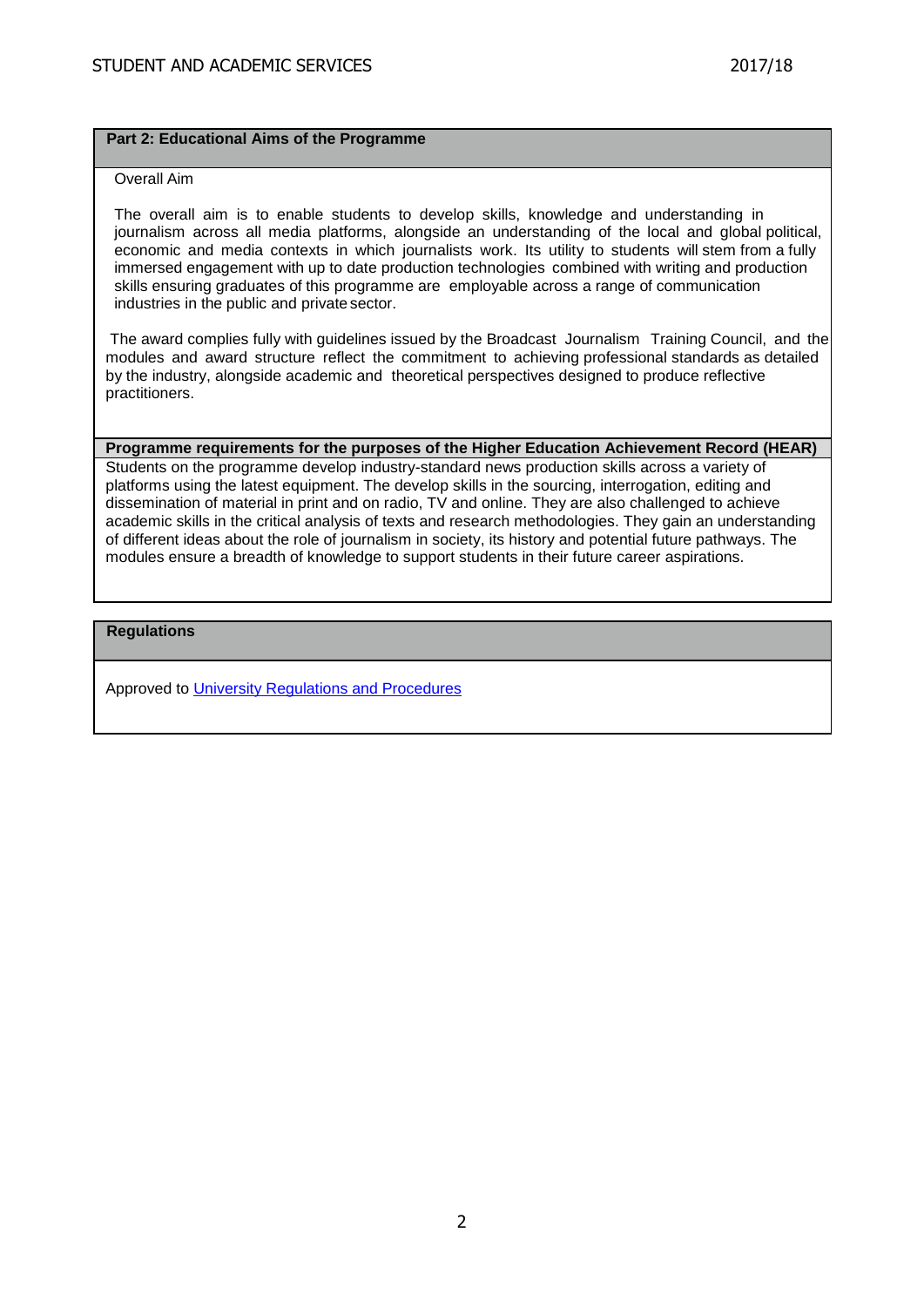|  |  | <b>Part 3: Learning Outcomes of the Programme</b> |
|--|--|---------------------------------------------------|
|--|--|---------------------------------------------------|

| <b>Learning Outcomes:</b>                                                                                                                                                                                                                                   | JABALG-30-1  | JABAKA-30-1 | JABAJJ-30-1               | JABN6A-30-1               | JABAJL-30-2        | JABAJM-30-2  | JABN4T-30-2        | JABAKB-30-2 | JABPMH-30-3 | JABN4S-30-3  | UABN67-30-3    | JABN69-30-3               | JABN6B-30-3    | UABN68-30-3 | <b>UABPMG-30-3</b> |
|-------------------------------------------------------------------------------------------------------------------------------------------------------------------------------------------------------------------------------------------------------------|--------------|-------------|---------------------------|---------------------------|--------------------|--------------|--------------------|-------------|-------------|--------------|----------------|---------------------------|----------------|-------------|--------------------|
| A) Knowledge and understanding of:                                                                                                                                                                                                                          |              |             |                           |                           |                    |              |                    |             |             |              |                |                           |                |             |                    |
| To enable students to develop skills, knowledge and understanding in digital<br>journalism across print, screen and web platforms reflecting its converged,<br>multiplatform delivery.                                                                      |              | X           | X                         |                           |                    | Χ            |                    |             | Χ           | X            | X              | X                         | X              |             |                    |
| To enable to students to originate and develop story ideas, drawing from traditional<br>and novel news agendas and showing due sensitivity to what the audience might<br>expect.                                                                            | $\mathsf{x}$ | X           | X                         |                           |                    | X.           | $\pmb{\mathsf{X}}$ | X           | X           | $\mathsf{x}$ | $\mathsf{x}$   |                           | X              | X           |                    |
| (B) Intellectual Skills                                                                                                                                                                                                                                     |              |             |                           |                           |                    |              |                    |             |             |              |                |                           |                |             |                    |
| To establish a critical approach to both the practice and study of journalism                                                                                                                                                                               |              |             |                           | X                         |                    |              | X                  |             |             |              | Χ              | $\times$                  | X              |             | X                  |
| To develop students' understanding of the political economy and organisation of<br>journalistic practice and news operations within the broader context of the media<br>industries                                                                          |              |             | X                         | X                         |                    |              | X                  |             |             |              | $\overline{X}$ | $\boldsymbol{\mathsf{x}}$ | $\overline{X}$ |             | x                  |
| (C) Subject/Professional/Practical Skills                                                                                                                                                                                                                   |              |             |                           |                           |                    |              |                    |             |             |              |                |                           |                |             |                    |
| To equip students with practical journalistic production skills including knowledge of<br>writing, subbing or reversioning copy for different news organisations, audiences,<br>platforms and purposes                                                      | X            | X           | $\boldsymbol{\mathsf{X}}$ |                           | X                  | X            |                    |             | X           | X            | X              | $\boldsymbol{\mathsf{x}}$ | X              | X           |                    |
| To enable students to inform their journalism practice with a critical<br>understanding of standard frameworks established in law, industry regulation,<br>professional guidelines and ethical concerns in different national and international<br>contexts | $\mathsf{x}$ | X           | X                         | $\boldsymbol{\mathsf{x}}$ | $\pmb{\mathsf{x}}$ | $\mathsf{x}$ |                    | X           | $\mathsf X$ | X            | X              |                           |                | Χ           |                    |
| To give students the opportunity to gain professional experience of multimedia<br>journalism through work placement within the industry                                                                                                                     |              |             |                           |                           |                    |              |                    |             | X           | Χ            |                |                           |                |             |                    |
| (D) Transferable skills and other attributes                                                                                                                                                                                                                |              |             |                           |                           |                    |              |                    |             |             |              |                |                           |                |             |                    |
| To develop students' ability to pursue complex tasks in an independent and<br>self-disciplined manner across multiple disciplines                                                                                                                           |              | $\times$    | X                         |                           |                    |              |                    |             | X           | X            | X              | X                         | X              |             |                    |
| To prepare students for future careers which require a high level of analytical and<br>communication skills                                                                                                                                                 | X            | X           | X                         |                           |                    |              |                    | X           | X           | X            | X              | $\boldsymbol{\mathsf{X}}$ | X              | X           | $\mathsf{x}$       |
| To recognise issues relating to employment and self-employment in relation to<br>current, and changing, industry/professional needs                                                                                                                         |              |             | X                         |                           |                    |              |                    |             | X           | X            | X              |                           | X              | Χ           |                    |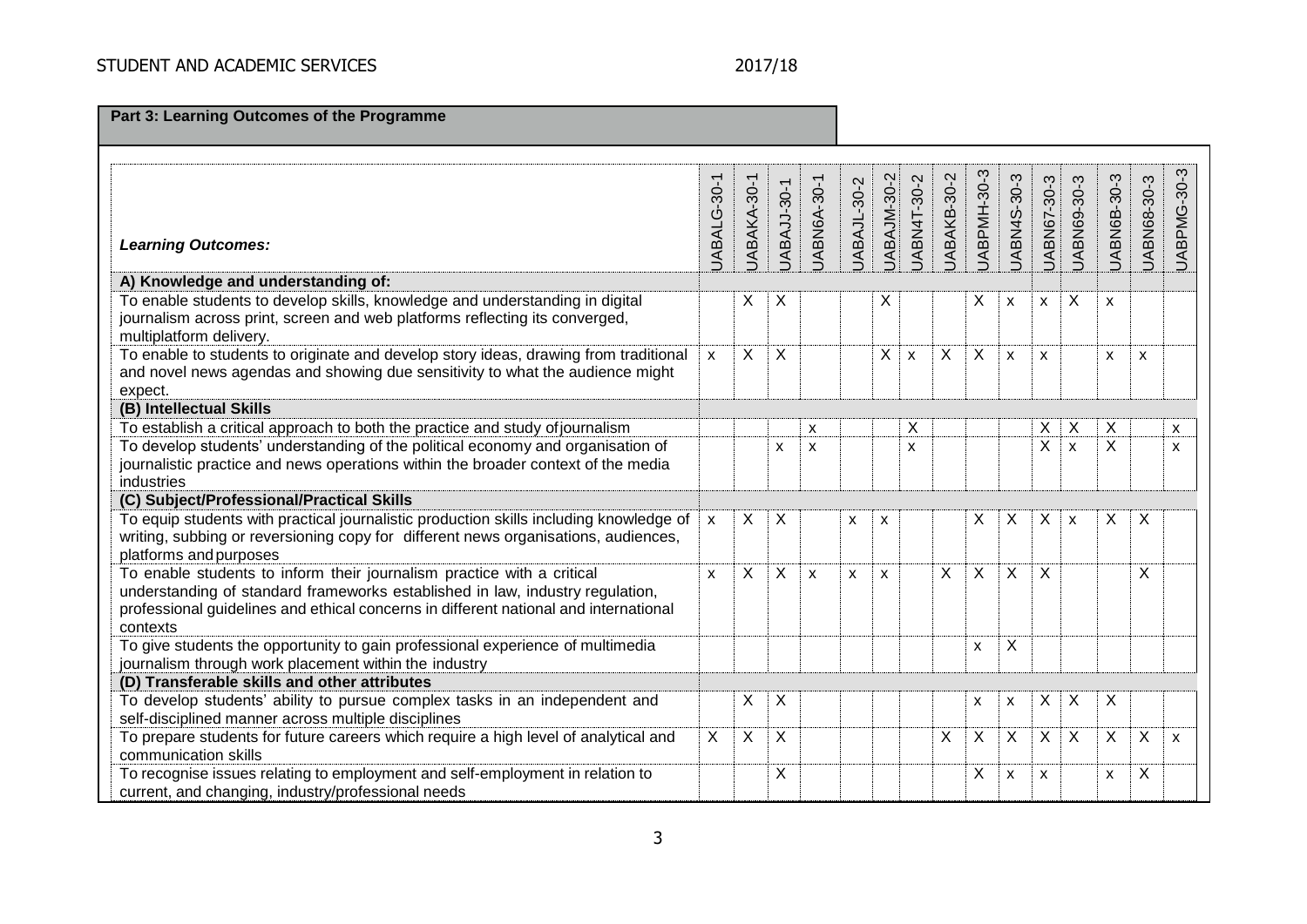# **Part 4: Programme Structure**

This structure diagram demonstrates the student journey from Entry through to Graduation for a typical **full time student**, including: level and credit requirements; interim award requirements; module diet, including compulsory and optional modules

| <b>ENTRY</b> |                          | <b>Compulsory Modules</b>                    | <b>Optional Modules</b>                              | <b>Interim Awards</b>                       |
|--------------|--------------------------|----------------------------------------------|------------------------------------------------------|---------------------------------------------|
|              |                          | UABALG-30-1                                  | None                                                 | Cert HE Broadcast                           |
|              |                          | Newsgathering                                |                                                      | Journalism                                  |
|              |                          | UABAKA-30-1                                  |                                                      |                                             |
|              |                          | Civic Journalism                             |                                                      | Credit requirements 120 at<br>L1            |
|              | $\overline{\phantom{0}}$ |                                              |                                                      |                                             |
|              | Level                    | UABAJJ-30-1                                  |                                                      |                                             |
|              |                          | Introduction to Broadcast                    |                                                      |                                             |
|              |                          | Journalism                                   |                                                      |                                             |
|              |                          | <b>UABN6A-30-1</b>                           |                                                      |                                             |
|              |                          | Introduction to Journalism                   |                                                      |                                             |
|              |                          | and Public Communication                     |                                                      |                                             |
|              |                          |                                              |                                                      |                                             |
|              |                          | <b>Compulsory Modules</b>                    | <b>Optional Modules</b>                              | <b>Interim Awards</b>                       |
|              |                          | UABAJL-30-2<br>Broadcast Journalism 1        | None                                                 | DipHE Broadcast<br>Journalism               |
|              |                          |                                              |                                                      |                                             |
|              |                          | UABAJM-30-2                                  |                                                      | Credit requirements                         |
|              |                          | Broadcast Journalism 2                       |                                                      | 240 at L1 and above                         |
|              | $\boldsymbol{\sim}$      |                                              |                                                      |                                             |
|              | Level                    | <b>UABN4T-30-2</b><br>Researching Journalism |                                                      |                                             |
|              |                          | and Public Communication                     |                                                      |                                             |
|              |                          |                                              |                                                      |                                             |
|              |                          | UABAKB-30-2                                  |                                                      |                                             |
|              |                          | Media Regulation and                         |                                                      |                                             |
|              |                          | Law                                          |                                                      |                                             |
|              |                          |                                              |                                                      |                                             |
|              |                          | <b>Compulsory Modules</b>                    | <b>Optional Modules</b>                              | <b>Interim Awards</b>                       |
|              |                          | UABPMH-30-3                                  | UABN67-30-3                                          |                                             |
|              |                          | <b>Advanced Broadcast</b><br>Journalism 1    | <b>Final Year Project</b>                            | <b>BA Broadcast Journalism</b>              |
|              |                          |                                              | Excluded from taking with<br>Journalism Dissertation | Credit requirements:<br>300 at L2 and above |
|              |                          |                                              |                                                      |                                             |
|              |                          | <b>UABN4S-30-3</b>                           | UABN69-30-3                                          |                                             |
|              |                          | <b>Advanced Broadcast</b>                    | Activism and the Media                               |                                             |
|              | S                        | Journalism 2                                 |                                                      |                                             |
|              | Level:                   |                                              | <b>UABN6B-30-3</b><br>Journalism Innovations         |                                             |
|              |                          |                                              |                                                      |                                             |
|              |                          |                                              | UABN68-30-3                                          |                                             |
|              |                          |                                              | <b>Advanced Feature Writing</b>                      | <b>Highest Target:</b>                      |
|              |                          |                                              |                                                      | BA(Hons) Broadcast<br>Journalism            |
|              |                          |                                              | UABPMG-30-3<br>Journalism Dissertation               | Credit requirements:                        |
|              |                          |                                              | Excluded from being taken                            | 360 at L2 and above                         |
|              |                          |                                              | with Final Year Project                              |                                             |
|              |                          |                                              |                                                      |                                             |

# **GRADUATION**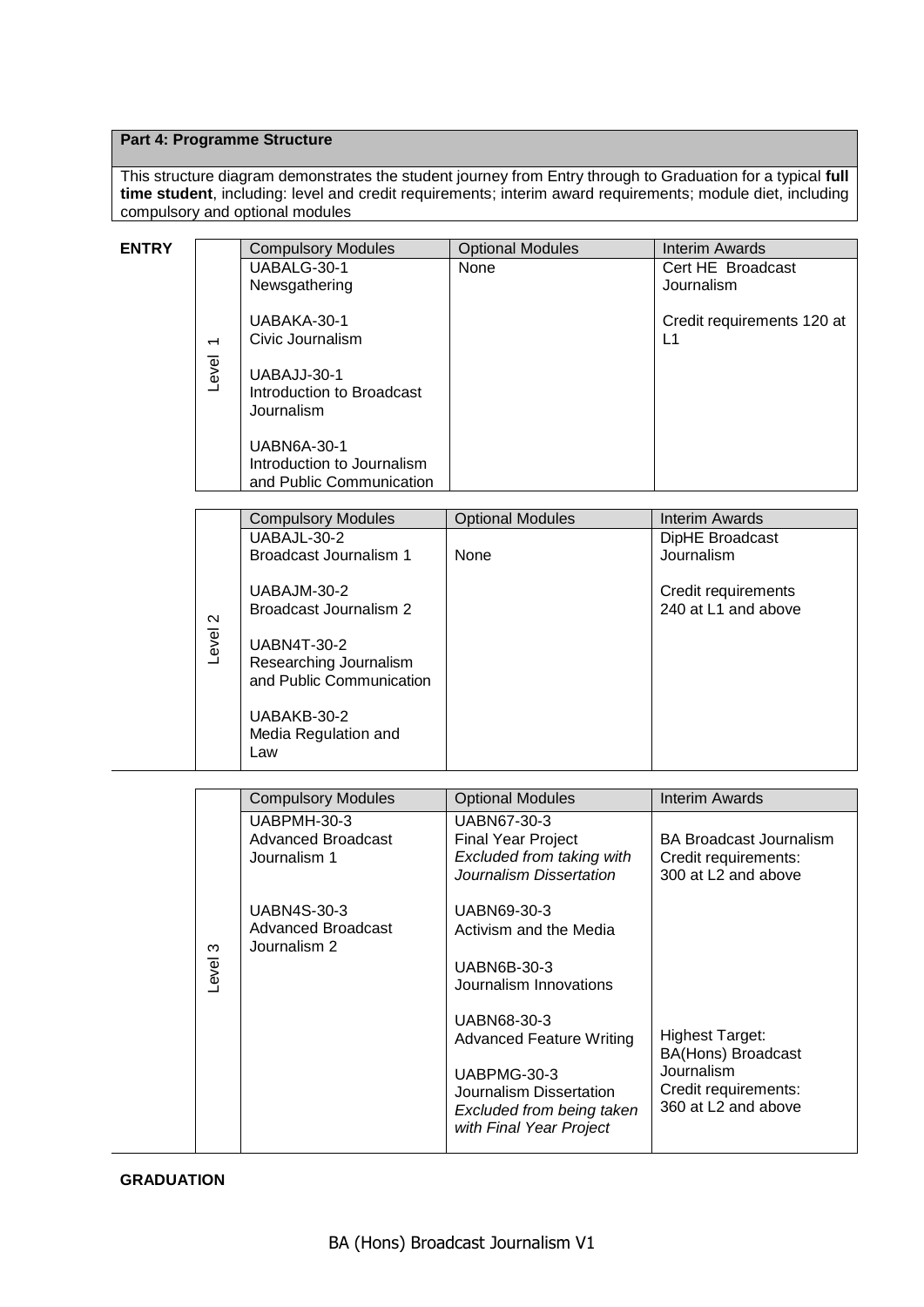#### **Part time:**

The following structure diagram demonstrates the student journey from Entry through to Graduation for a typical **part time student.**

 Y1 UABALG-30-1 Newsgathering UABAKA-30-1 Civic Journalism

Interim Awards: None

Y<sub>2</sub>

 UABAJJ-30-1 Introduction to Broadcast Journalism UABN6A-30-1 Introduction to Journalism and Public Communication

 Interim Award: Credit requirements 120 – Cert HE Broadcast Journalism Y3 UABAJL-30-2 Broadcast Journalism 1

UABAJM-30-2 Broadcast Journalism 2

Interim Award: None

Y4

UABN4T-30-2 Researching Journalism and Public Communication UABAKB-30-2 Media Regulation and Law

Interim Awards: Credit requirements 240 – Dip HE Broadcast Journalism Y5 UABPMH-30-3 Advanced Broadcast Journalism 1

UABN4S-30-3Advanced Broadcast Journalism 2

Interim Award: None

Y6

Optional Modules: UABN67-30-3 Final Year Project \* UABN69-30-3 Activism and the Media UABN6B-30-3 Journalism Innovations UABN68-30-3 Advanced Feature Writing UABPMG-30-3 Journalism Dissertation\*

*\*Excluded combinations*

Interim Awards: Credit requirements– 300 - BA Broadcast Journalism

Highest Target - Credit requirements– 360 - BA (Hons) Broadcast Journalism

GRADUATION

## **Part 5: Entry Requirements**

The University's Standard Entry Requirements apply with the following additions:

All students will be interviewed on application.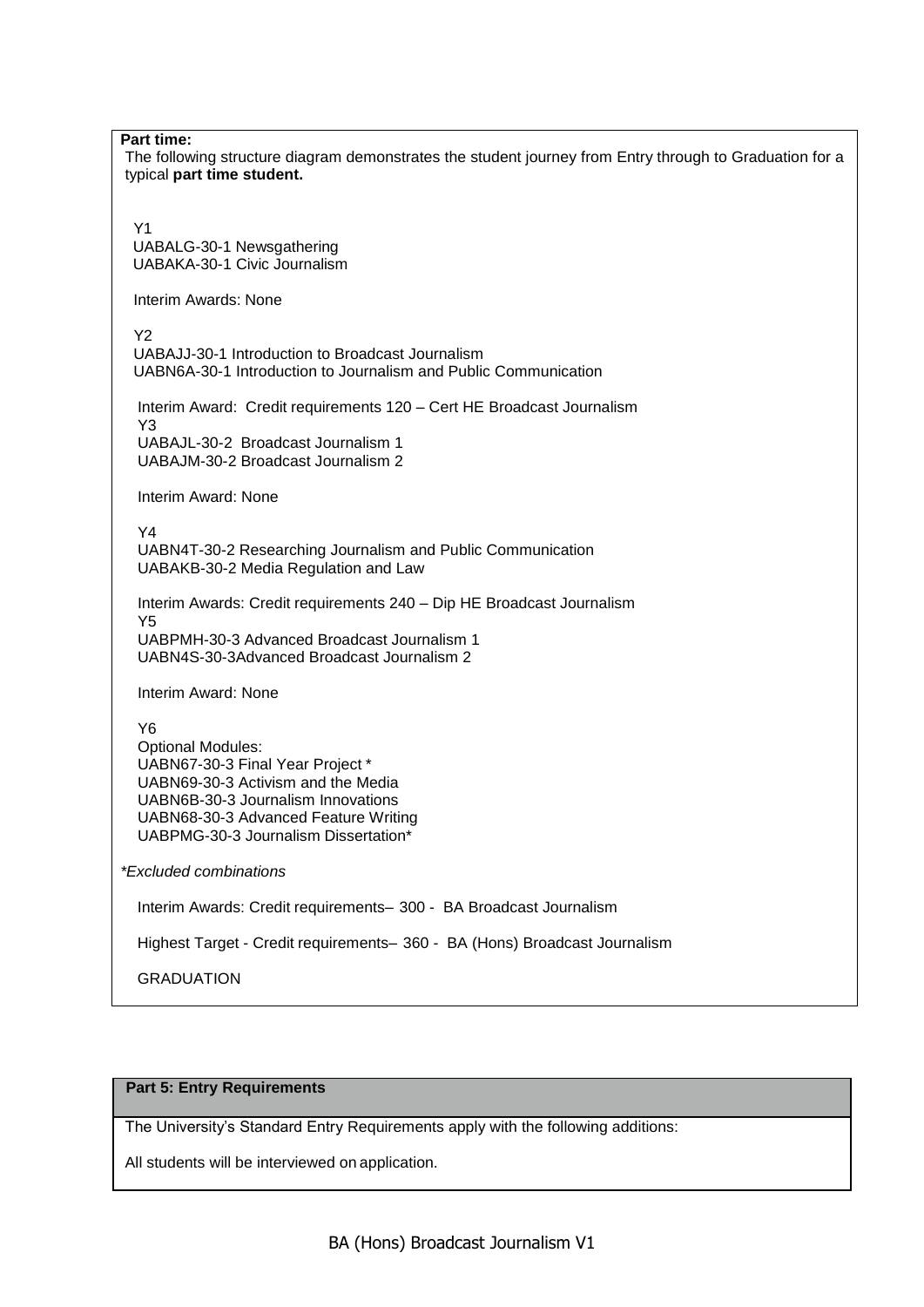## **Part 5: Entry Requirements**

Tariff points as appropriate for the year of entry - up to date requirements are available through the [courses database.](http://www1.uwe.ac.uk/whatcanistudy/courses)

# **Part 6: Reference Points and Benchmarks**

[QAA UK Quality Code for HE](http://www.qaa.ac.uk/assuringstandardsandquality/quality-code/Pages/default.aspx) -Framework for higher education qualifications (FHEQ) -Subject benchmark statements -Qualification characteristics for [Foundation degrees](http://www.qaa.ac.uk/en/Publications/Documents/Foundation-degree-qualification-benchmark-2010.pdf) [Strategy 2020](http://www1.uwe.ac.uk/about/corporateinformation/strategy.aspx) [University policies](http://www1.uwe.ac.uk/aboutus/policies)

S*taff research and professional expertise:* All members of the Journalism teaching team are engaged in research or professional practice and engage with a wide range of professional contacts and published work to inform the academic content of this programme.

*Employer interaction/feedback:* Staff are actively involved in their own practice and knowledge exchange activities with partnerships across a broad range of commercial and non-commercial organisations within the fields of journalism, media and the creative industries. We have also drawn on advice from our industry contacts in the development of this programme

Two recent reports spell out the need for graduates with the skills we will develop in this programme: "The Fuse. Igniting High Growth for Creative, Digital and Information Technology Industries in the UK", Council for Industry and Higher Education (CIHE), September 2010. [\(http://www.cihe.co.uk/wp-content/themes/cihe/document.php?file=1009TheFuse.pdf\)](http://www.cihe.co.uk/wp-content/themes/cihe/document.php?file=1009TheFuse.pdf)) contains the following key points:

The technology and content industries currently contribute £102 billion in gross value added to the UK economy. Reportedly 80% of the US's productivity advantage over the UK is derived from better use of digital technology.

• Over 2.5 million employees and freelancers work in the content and technology industries in the UK. The growth in the number of people working in technology occupations has run at twice the UK average over the past eight years and forecast employment growth to 2018 is four times the UK average.

UK Higher Education must enable a broader range of mature students to retrain for Creative, Digital and IT industries and fill its skills gaps.

Accordingly, the programme has been designed with those recommendations and guidance statements at the forefront of the curriculum. The programme has been designed in consultation with the BJTC and representatives from the Journalism sector in Bristol.

In line with the University's strategy to embed principles of employability at all levels of the curriculum, modules will include live briefs set by partners negotiated through partners such as the BBC, Bristol LMC, Bristol Postetc.